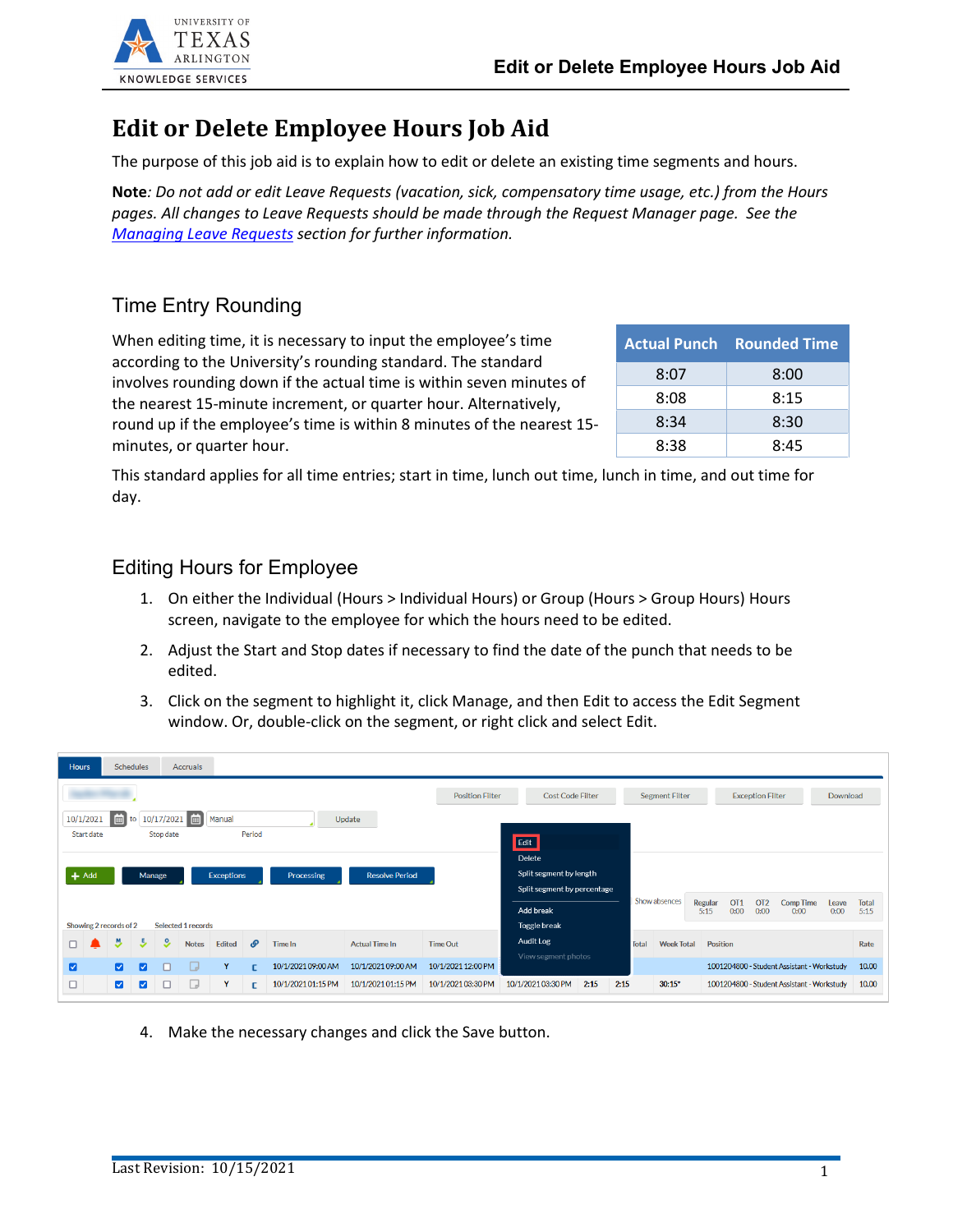

| Edit Segment             | Feedback<br>?                                          |
|--------------------------|--------------------------------------------------------|
| Individual is clocked in | Segment Length: 4:00                                   |
| Time sheet entry         | 10/1/2021<br>08:00 AM<br>Time in<br>$\mathbf{u}$<br>E  |
| Edit actual time         | 12:00 PM<br>10/1/2021<br>Time out<br>$\mathbf{U}$<br>E |
|                          | Break type<br>$<< NONE$ >>                             |
| Missed in punch          | Position<br>1001204800 - Student Assista               |
| Missed out punch         | $<< NONE$ >><br>Select<br>Cost Code                    |
|                          | Rate<br>10.00                                          |
|                          | forgot to clock in upon arrival<br>Note                |
|                          |                                                        |
| Custom<br>Extra          | Save<br>Cancel                                         |

5. The employee will need to approve the edited hours in TCP.